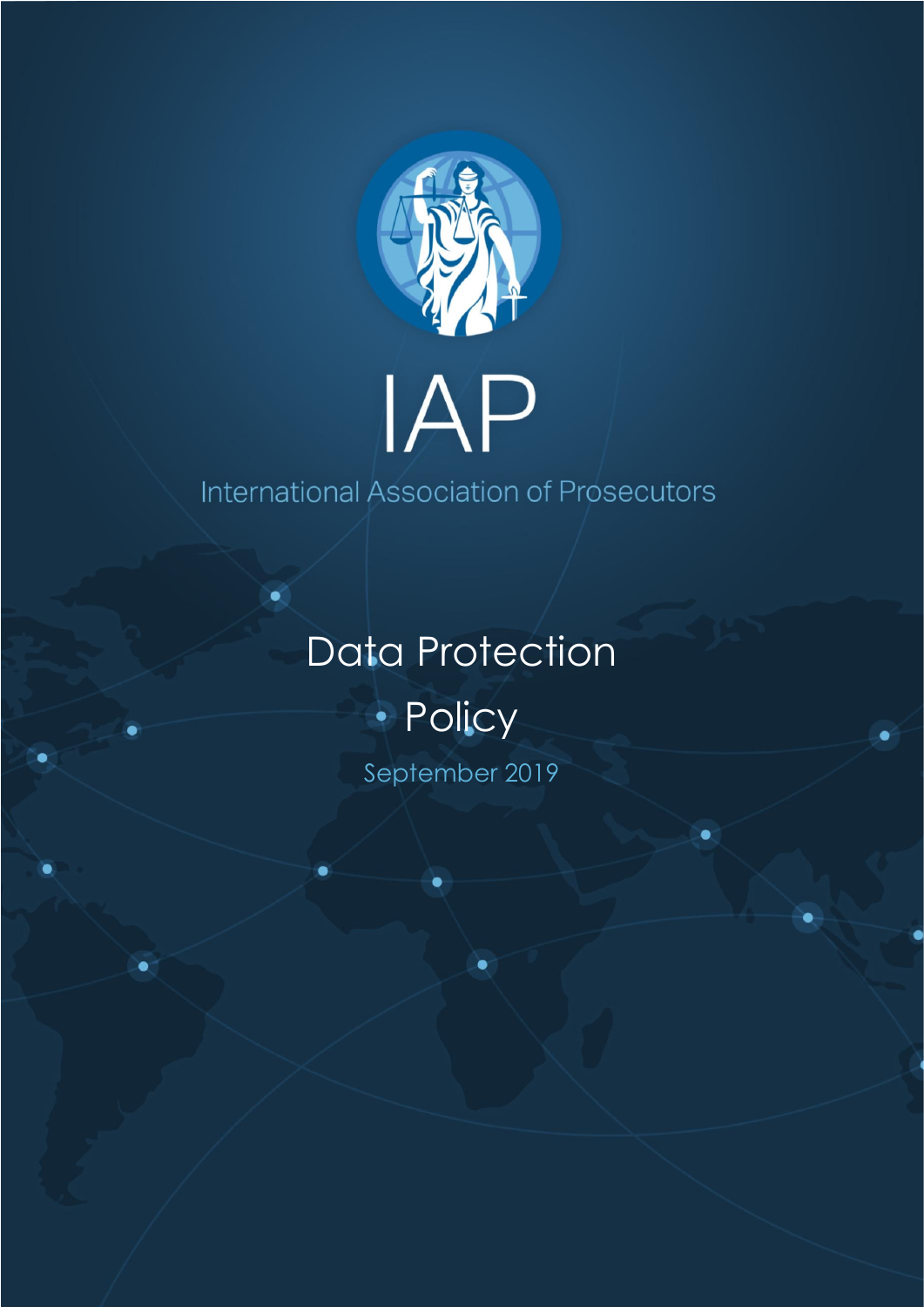## **INDEX**

| RIGHT TO RECTIFICATION, ERASURE AND RESTRICTION OF<br>RESTRICTIONS ON THE EXERCISE OF THE DATA SUBJECTS' RIGHTS 7 |
|-------------------------------------------------------------------------------------------------------------------|
|                                                                                                                   |
|                                                                                                                   |
|                                                                                                                   |
|                                                                                                                   |
|                                                                                                                   |
|                                                                                                                   |
|                                                                                                                   |
|                                                                                                                   |
|                                                                                                                   |
|                                                                                                                   |
|                                                                                                                   |
|                                                                                                                   |
|                                                                                                                   |
|                                                                                                                   |
|                                                                                                                   |
|                                                                                                                   |
| RECORD OF PERSONAL DATA PROCESSING ACTIVITIES  7                                                                  |
| <b>TRANSFERS OF DATA TO THIRD COUNTRIES AND INTERNATIONAL</b>                                                     |
|                                                                                                                   |
|                                                                                                                   |
|                                                                                                                   |
|                                                                                                                   |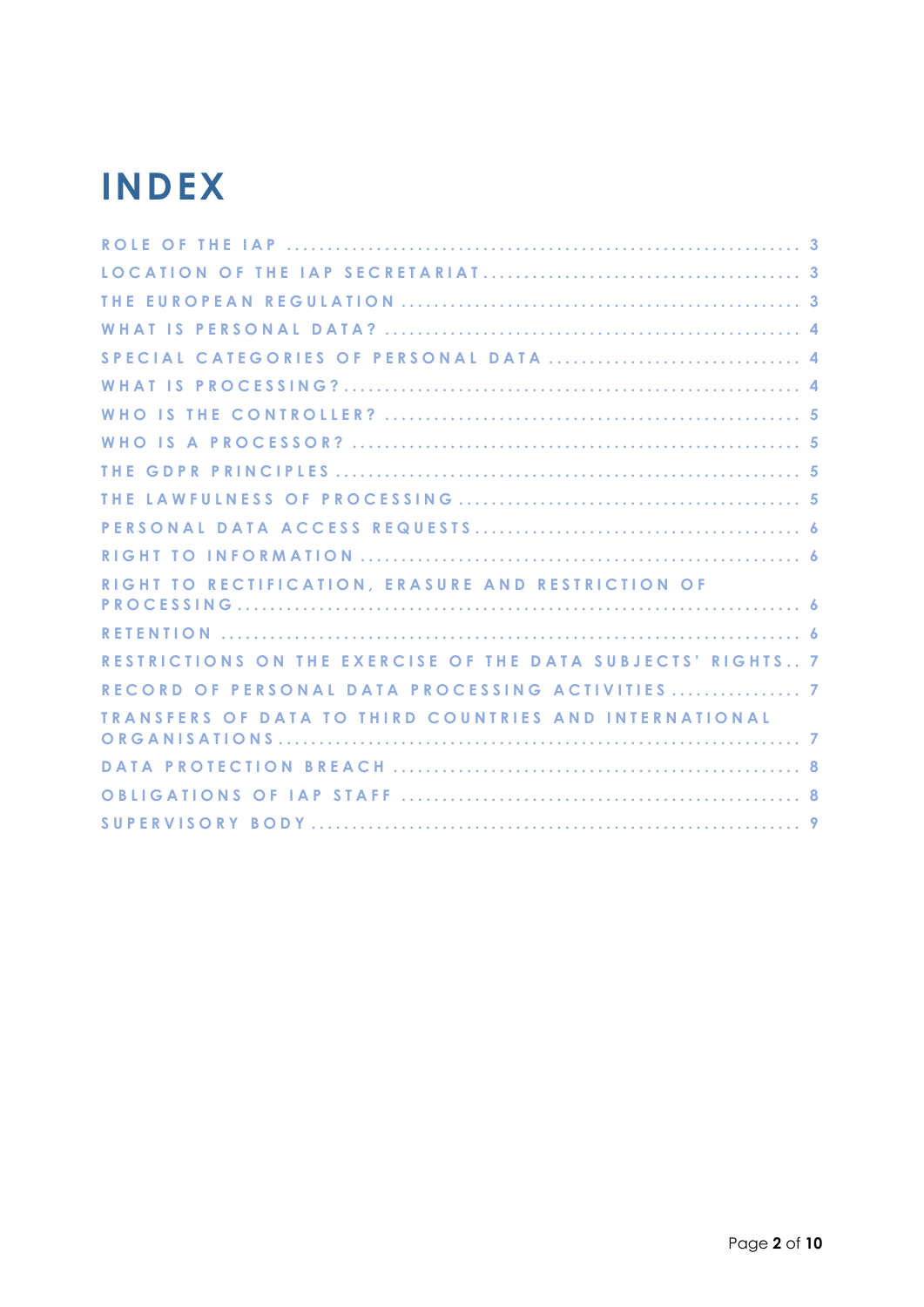## <span id="page-2-0"></span>Role of the IAP

The **International Association of Prosecutors** (**'IAP'**) <sup>1</sup> is an independent, non-governmental and non-political organisation and the only worldwide professional association for prosecutors.

The IAP has over 180 organisational members, including prosecuting agencies, associations of prosecutors and crime prevention agencies. Together with individual members, this represents over 350,000 prosecutors in more than 177 countries and territories around the world.

The IAP is committed to both setting and raising standards of professional conduct and ethics for prosecutors worldwide; promoting the rule of law, fairness, impartiality and respect for human rights and improving international cooperation to combat crime.

The managing and administrative body of the IAP is the Executive Committee which is subject to the authority of the General Meeting, the governing body of the Association. The Association elects a President, up to nine Vice-Presidents and up to 21 other ordinary members constituting the Executive Committee. The membership of the Executive Committee reflects the regions of the world in which the Association has members.

The Executive Committee appoints a Secretary-General who is the Chief Executive of the Association and manages its day to day affairs and a General Counsel who is the legal counsellor and manager of the professional programme and project work of the Association. The Executive Director is responsible for membership relations and recruitment and for the Association's network development and facilitation.

## <span id="page-2-1"></span>Location of the IAP Secretariat

The IAP Secretariat is located at:

Hartogstraat 13 2514 EP The Hague THE NETHERLANDS

#### <span id="page-2-2"></span>The European Regulation

Regulation (EU) 2016/679 of the European Parliament and of the Council of 27 April 2016 on the protection of natural persons with regard to the processing of personal data and on the free movement of such data is commonly referred to as the **General Data Protection Regulation** (GDPR).

The regulation came into force in May 2018 and replaced the existing data protection framework under the EU Data Protection Directive.

The regulation is designed to protect people's privacy. It confers rights on individuals in relation to the privacy of their personal data, as well as responsibilities on individuals and organisations holding and processing that data.

<sup>1</sup> The **International Association of Prosecutors** ('**IAP**') is based on the Foundation Treasury International Association of Prosecutors, a non-profit foundation ('Stichting') established under Dutch Law.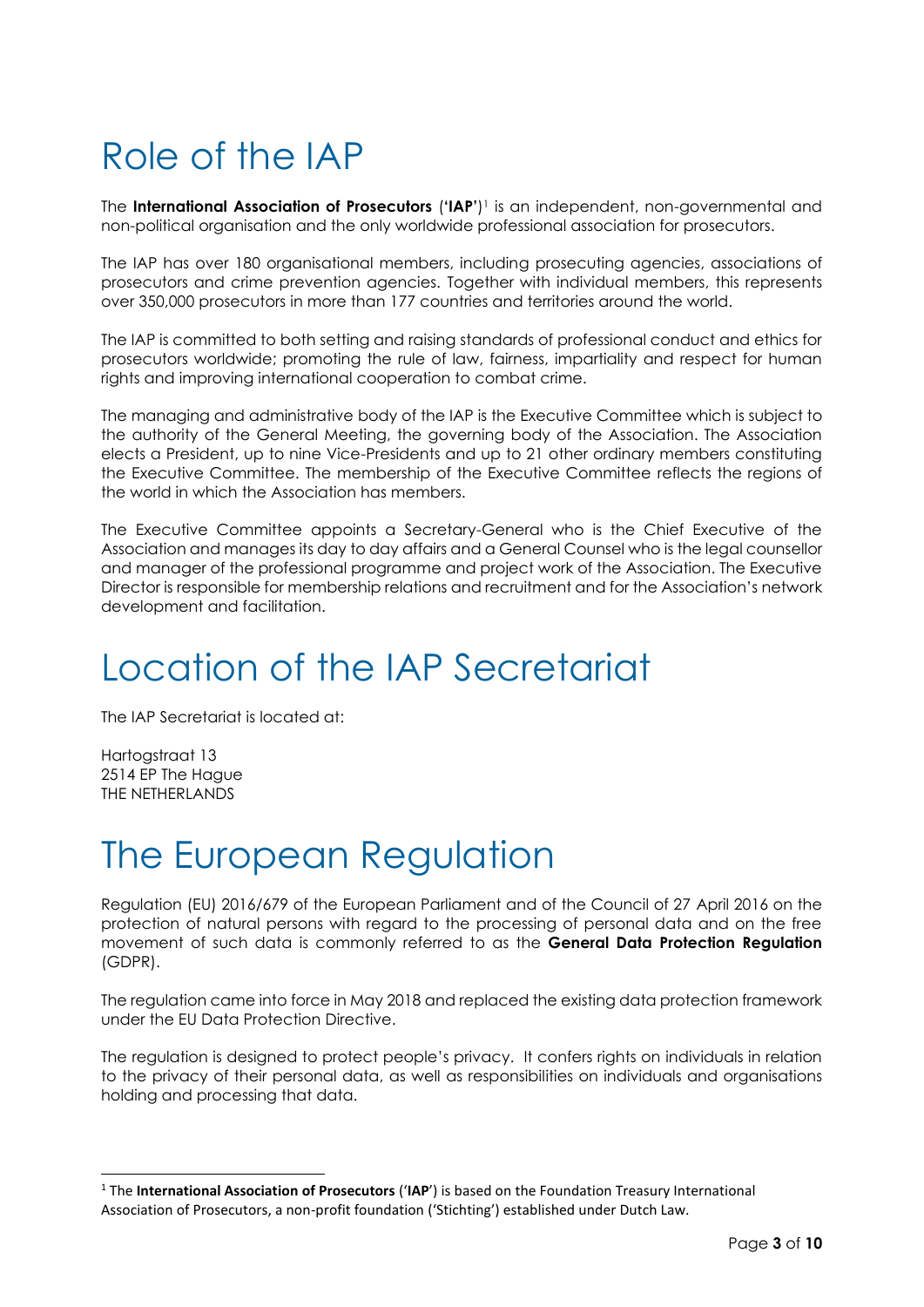Because the IAP processes personal data it has certain obligations under the regulation. This policy explains what those obligations are and how the IAP will comply with them. It does not deal with every possible situation and it does not give legal advice.

## <span id="page-3-0"></span>What is personal data?

Personal data is any information about an identified or identifiable person, also known as a data subject. Personal data includes information such as their:

- Name;
- Address;
- ID card/passport number;
- Income:
- Cultural profile;
- Internet Protocol (IP) address;
- <span id="page-3-1"></span>• Data held by a hospital or doctor (which uniquely identifies a person for health purposes)

## Special categories of personal data

Special categories of personal data are defined as:

- personal data revealing racial or ethnic origin;
- political opinions;
- religious or philosophical beliefs;
- trade union membership;
- the processing of genetic data;
- biometric data for the purposes of uniquely identifying a natural person;
- data concerning health or data concerning a natural person's sex life or sexual orientation

Under the GDPR, the processing of special categories of personal data is prohibited unless at least one of the conditions in Article 9 is met. Special categories of data held by the IAP are likely to be limited, if they exist at all.

Where special categories of personal data are proposed to be processed, the relevant conditions must be met before processing commences.

## <span id="page-3-2"></span>What is processing?

The processing of personal data means an operation or a set of operations which is performed on personal data whether or not by automated means, such as, collection, recording, organisation, structuring, storage, adaption or alteration, retrieval, consultation, use, disclosure by transmission, dissemination or otherwise making available, alignment or combination, restriction, erasure or destruction.

During processing, personal data can pass through various different companies or organisations. Within this cycle there are two main profiles that deal with processing data:

- The data controller;
- The data processor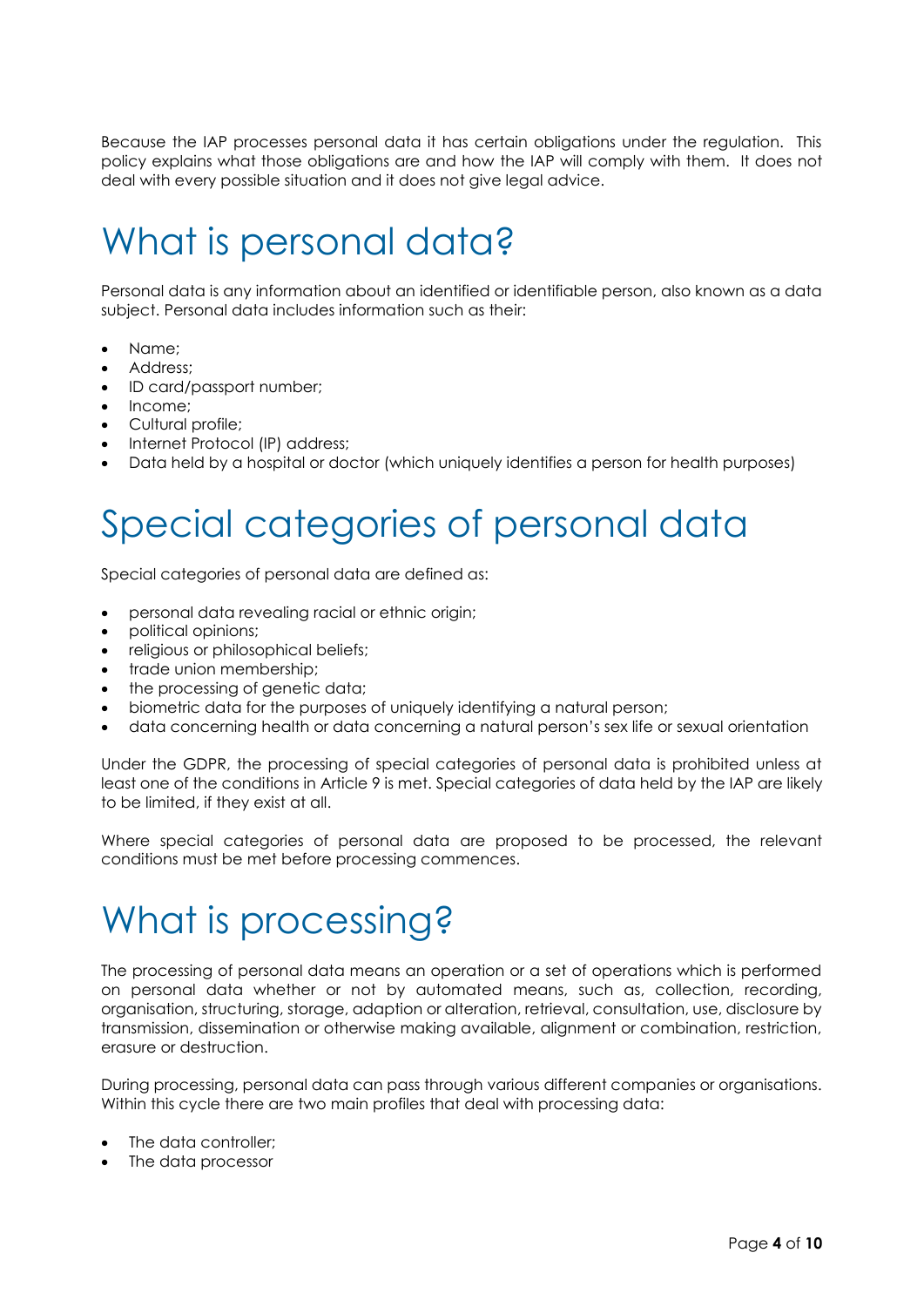## <span id="page-4-0"></span>Who is the controller?

The controller is the agency which alone or jointly with others, determines the purposes and means of the processing of personal data. The IAP is the data controller and is based in The Hague, the Netherlands in the European Union.

## <span id="page-4-1"></span>Who is a processor?

A processor is a natural or legal person, public authority, agency or other body which processes personal data on behalf of the controller. Some of the work of the IAP is undertaken by external processors. All such processors are required to act only on the instructions of the IAP and are obliged to fulfill their obligations in relation to the use of personal data under the regulation.

### <span id="page-4-2"></span>The GDPR principles

When personal data is being processed, the following data protection principles must be adhered to:

- a) The data shall be processed lawfully and fairly;
- b) The data shall be collected for one or more specified, explicit and legitimate purposes and shall not be processed in a manner that is incompatible with such purposes;
- c) The data shall be adequate, relevant and not excessive in relation to the purposes for which they are processed;
- d) The data shall be accurate and, where necessary, kept up to date, and every reasonable step must be taken to ensure that personal data which is inaccurate, having regard to the purposes for which it is processed, is erased or rectified without delay;
- e) The data shall be kept in a form which permits identification of data subjects for no longer than is necessary for the purposes for which the personal data are processed;
- f) The data shall be processed in a manner that ensures appropriate security of the data, including protection against unauthorised or unlawful processing and against accidental loss, destruction or damage, using appropriate technical or organisational measures.

## <span id="page-4-3"></span>The lawfulness of processing

Personal data should not be processed unless it is lawful to do so. The lawful bases for processing are set out in Article 6 of the GDPR. At least one of these must apply whenever personal data is processed:

- a) Consent: the individual has given clear consent for you to process their personal data for a specific purpose;
- b) Contract: the processing is necessary for a contract with the individual, or because they have asked you to take specific steps before entering into a contract;
- c) Legal obligation: the processing is necessary for you to comply with the law;
- d) Vital interests: the processing is necessary to protect someone's life;
- e) Legitimate interests: the processing is necessary for the legitimate business interests of the organisation;
- f) Public task: the processing is necessary for you to perform a task in the public interest or for your official functions, and the task or function has a clear basis in law.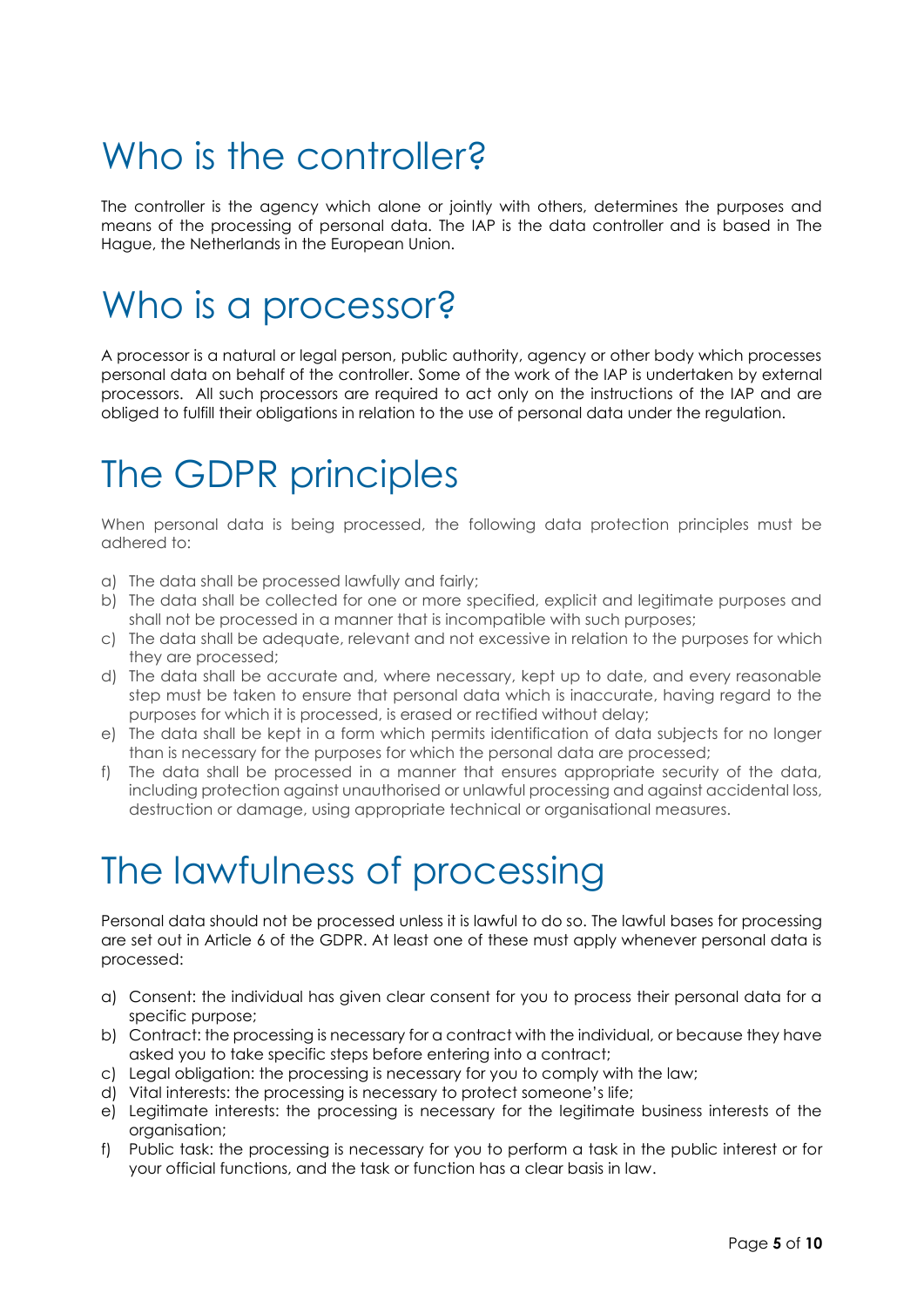The IAP uses multiple platforms including database management systems, websites, event registration systems, members only networks and manual systems to hold and process data.

In most instances the IAP collects and uses personal information by relying on the legitimate interest legal basis. When, for example, a member requests services or products from the IAP, the IAP has a legitimate organisational interest to use their personal information to respond and there is no overriding prejudice to the member in using their personal information for this purpose. In some circumstances the IAP will rely on consent for the use of personal information.

#### <span id="page-5-0"></span>Personal data access requests

Any individual whose personal data is being processed by the IAP has a right to know:

- Why the data is being processed;
- The categories of personal data being processed;
- The third parties, if any, to whom data has been disclosed;
- How long the data will be kept by the IAP.

If any individual wishes to know about their personal data, they can make a **Subject Access Request**. An individual is only entitled to their own personal data, and not to information relating to other people.

Any individual making such a request must provide the IAP Secretariat with such information as is necessary to satisfy the Secretariat of the identity of the individual and to locate any relevant personal data or information.

Where any such request for personal data is manifestly unfounded or excessive the IAP may charge a reasonable fee or refuse to act on the request.

### <span id="page-5-1"></span>Right to information

The right of access gives individuals the right to obtain a copy of their personal data as well as other supplementary information, which largely corresponds to the information set out in the **IAP Privacy Statement** on the IAP website.

## <span id="page-5-2"></span>Right to rectification, erasure and restriction of processing

Under the GDPR individuals have the right to have inaccurate personal data rectified. An individual has the right to request restriction of the processing of their personal data where they contest its accuracy and the IAP is checking it. The IAP can refuse to comply with a request for rectification if it is manifestly unfounded or excessive.

#### <span id="page-5-3"></span>Retention

Personal data should not be kept for longer than it is needed and retention is subject to periodic review by the Secretariat.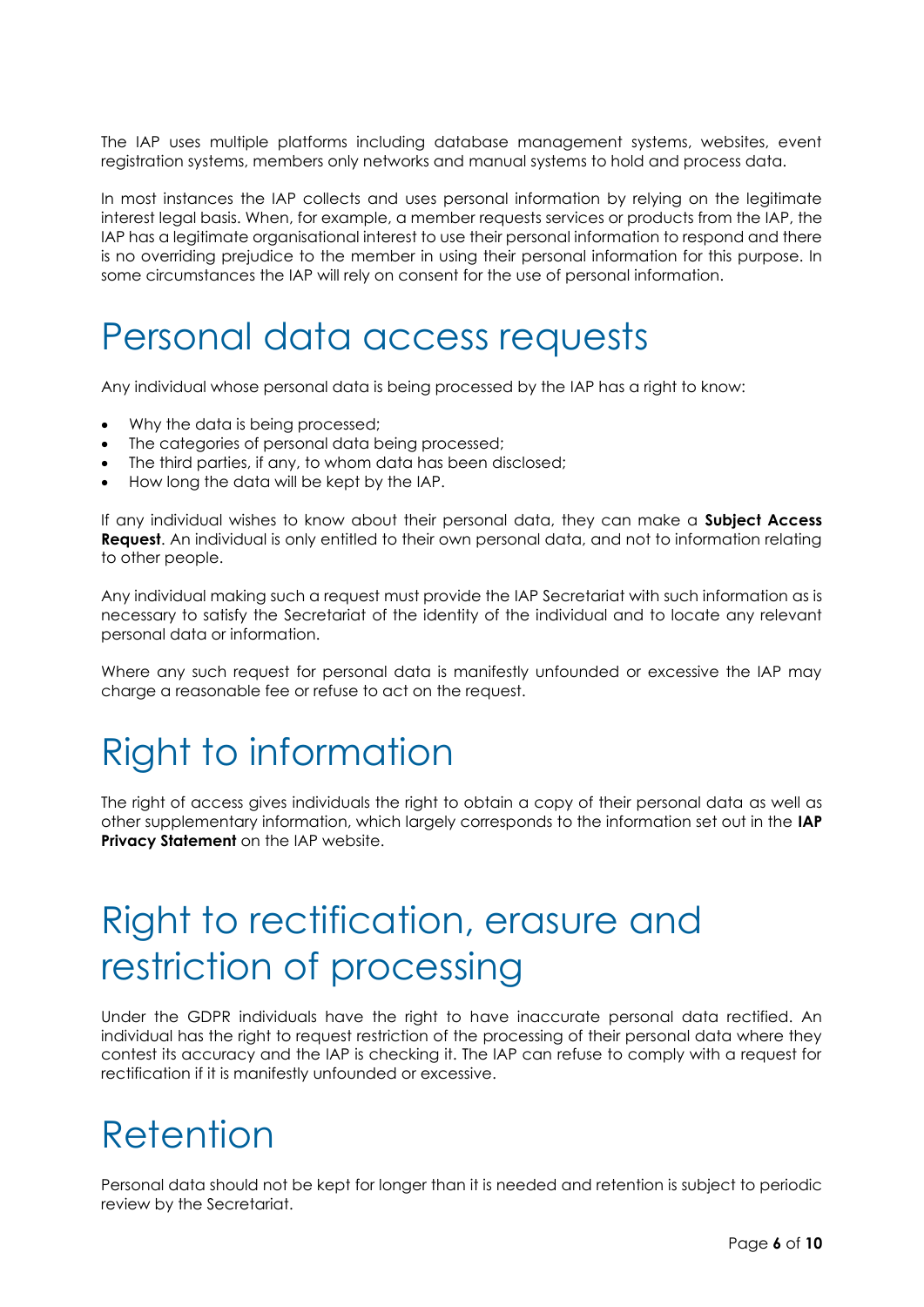## <span id="page-6-0"></span>Restrictions on the exercise of the data subjects' rights

A controller may restrict, wholly or in part, the exercise of a right of a data subject where certain criteria are met. The restrictions are set out in Chapter III of the GDPR.

Where a controller restricts the exercise of a right of a data subject, the controller shall create and maintain a record in writing of the factual or legal basis for the decision to restrict the right. This record shall be made available to the supervisory body upon request.

The data subject may lodge a complaint with the supervisory body arising out of the decision to apply restrictions to the data subject's rights.

### <span id="page-6-1"></span>Record of personal data processing activities

A record should be kept of each category of personal data processing activity in line with the requirements of the GDPR. This should be updated and maintained where processing activities change and can be made available to the supervisory body upon request for examination.

### <span id="page-6-2"></span>Transfers of data to third countries and international organisations

The GDPR primarily applies to controllers and processors located in the European Economic Area (the EEA) with some exceptions.

The EEA countries consist of the EU member states and the EFTA States. The EU member states are Austria, Belgium, Bulgaria, Croatia, Cyprus, Czech Republic, Denmark, Estonia, Finland, France, Germany, Greece, Hungary, Ireland, Italy, Latvia, Lithuania, Luxembourg, Malta, Netherlands, Poland, Portugal, Romania, Slovakia, Slovenia, Spain, Sweden and the United Kingdom. The EFTA states are Iceland, Norway and Liechtenstein.

The GDPR restricts transfers of personal data outside the EEA, or the protection of the GDPR, unless the rights of the individuals in respect of their personal data is protected in another way, or one of a limited number of exceptions applies.

The work of the IAP occasionally requires the transfer of personal data to a country outside of the EEA. This is referred to as a **restricted transfer** under the GDPR. A restricted transfer may be made where:

The restricted transfer is covered by an EU Commission **adequacy decision**. This decision is a finding by the Commission that the legal framework in place in that country, territory, sector or international organisation provides adequate protection for individuals' rights and freedoms for their personal data.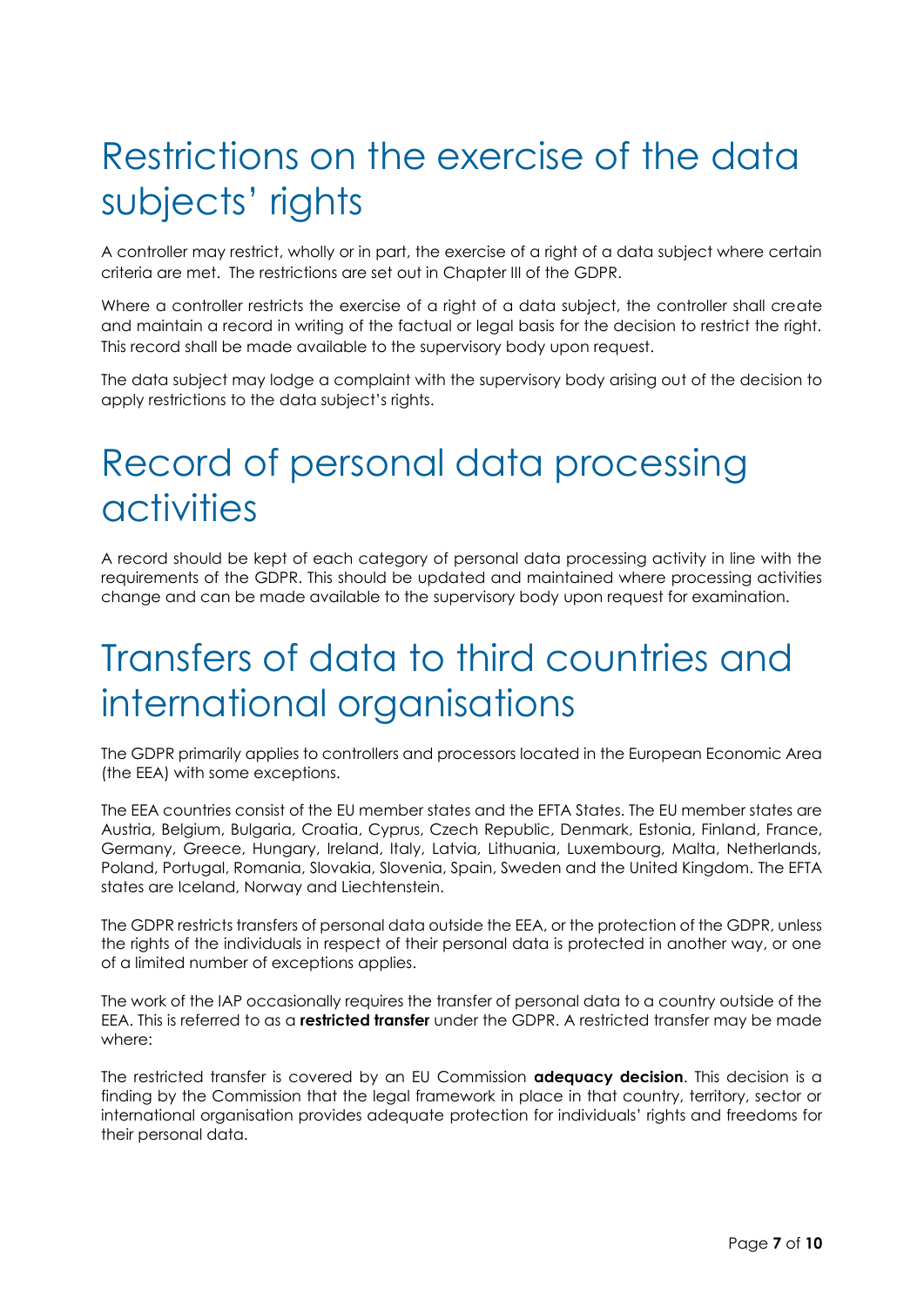Adequacy decisions made prior to GDPR remain in force unless there is a further Commission decision which decides otherwise. You can view an up to date list of the countries which have an adequacy finding on the European Commission's data protection website.

If there is no adequacy decision about the country, territory or sector, the transfer may still take place subject to **appropriate safeguards**, which are listed in the GDPR. These appropriate safeguards ensure that both parties involved in the transfer are legally required to protect individuals' rights and freedoms for their personal data.

If the transfer is not covered by an adequacy decision, nor an appropriate safeguard, then the transfer may still take place if it is covered by one of the exceptions set out in Article 49 of the GDPR. These are known as **derogations for specific situations** and include the data subject explicitly consenting to the proposed transfer after having been informed of the possible risks of such transfers for the data subject due to the absence of an adequacy decision and appropriate safeguards.

### <span id="page-7-0"></span>Data protection breach

All data protection breaches must be reported to the IAP Secretariat immediately. This includes breaches identified by processors of the IAP.

A personal data breach can be broadly defined as a security incident that has affected the confidentiality, integrity or availability of personal data. In short, there will be a personal data breach whenever any personal data is lost, destroyed, corrupted or disclosed; if someone accesses the data or passes it on without proper authorisation; or if the data is made unavailable, for example, when it has been encrypted by ransomware, or accidentally lost or destroyed.

The Secretary-General must report a notifiable breach to the supervisory body without undue delay, and not later than 72 hours after becoming aware of it. If notification takes longer than this, the report must give reasons for the delay.

The report must provide a description of the nature of the personal data breach including, where possible:

- the categories and approximate number of individuals concerned; and
- the categories and approximate number of personal data records concerned;
- a contact point where more information can be obtained;
- a description of the likely consequences of the personal data breach; and
- a description of the measures taken, or proposed to be taken, to deal with the personal data breach, including, where appropriate, the measures taken to mitigate any possible adverse effects.

If a breach is likely to result in a high risk to the rights and freedoms of individuals, the Secretariat will inform those concerned directly and without undue delay.

## <span id="page-7-1"></span>Obligations of IAP staff

All IAP staff should be familiar with the contents of the **IAP Data Protection Policy**, the **IAP Privacy Statement** and data protection principles generally. Staff should be aware of their obligations to keep personal data safe, secure, accurate and up to date and to only process personal data for the purpose for which it was obtained in compliance with data protection principles.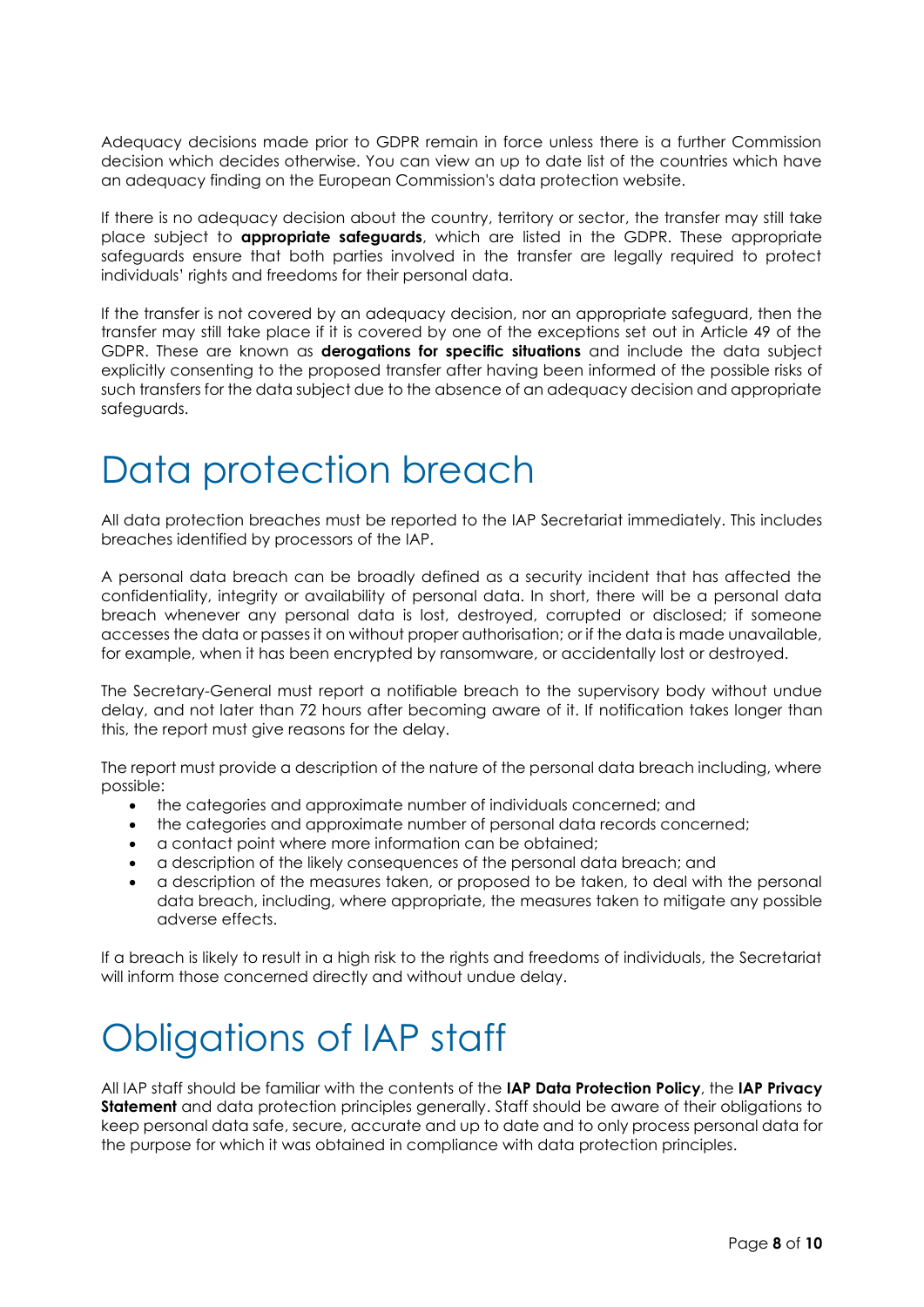IAP staff should take particular care when they remove personal data belonging to the IAP from IAP business premises, ensuring that electronic data is stored on encrypted hardware or encrypted USB key and that paper files are kept secure at all times. When transferring electronic personal data to other parties they should ensure that the methods used are secure and compliant with the GDPR.

IAP staff should comply with any instructions issued in respect of the storage of personal data within the IAP network.

<span id="page-8-0"></span>

The IAP Secretariat is based in The Hague and is subject to any relevant national data protection legislation of the Netherlands.

The supervisory body of the Netherlands is:

**Autoriteit Persoonsgegevens Bezuidenhoutseweg 30 PO Box 93374, 2509 AJ Den Haag**

**Website:<https://autoriteitpersoonsgegevens.nl/en>**